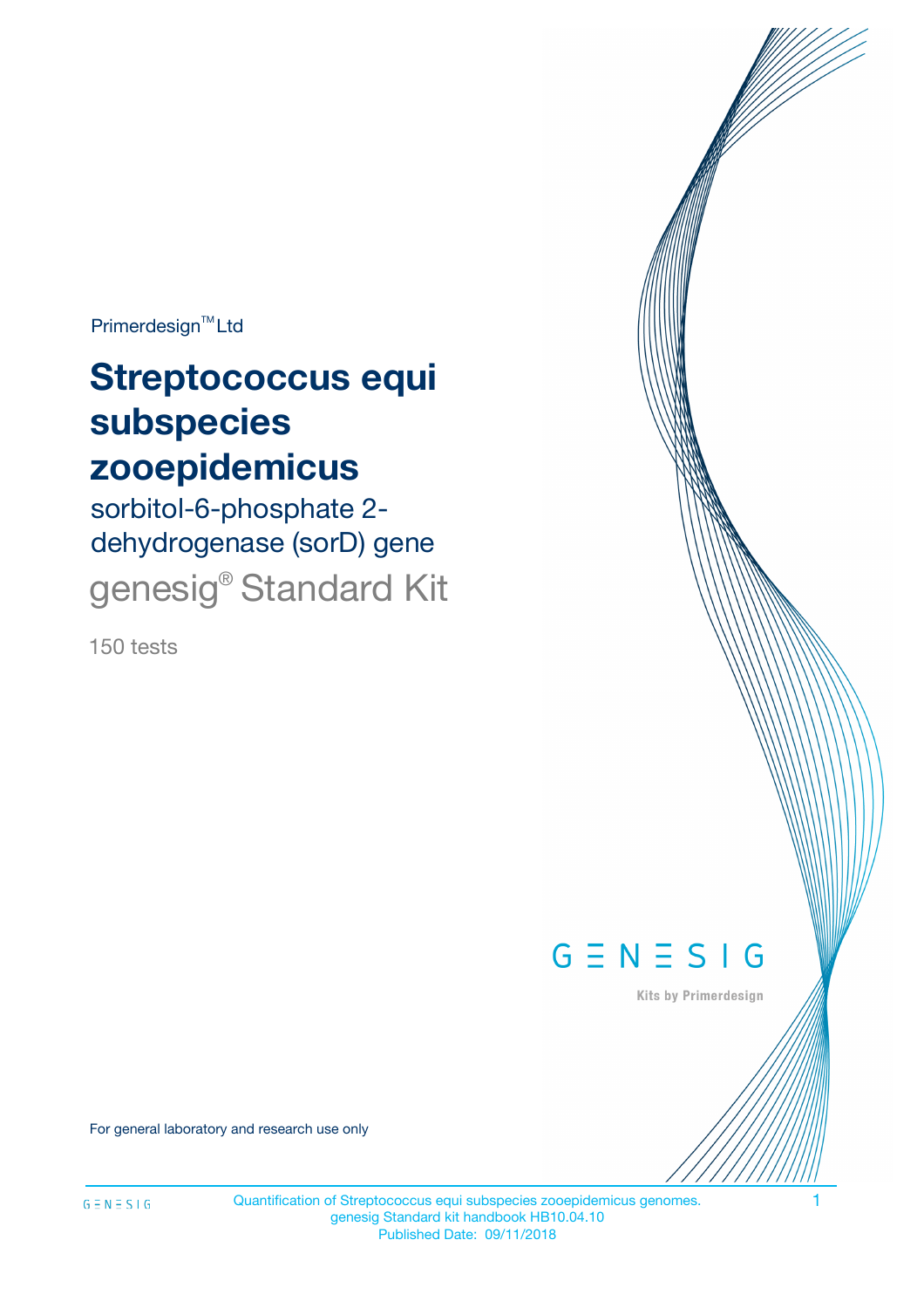# Introduction to Streptococcus equi subspecies zooepidemicus

Streptococcus equi zooepidemicus is a non-motile, non-sporulating, encapsulated, grampositive, catalse-negative, and coccoid bacterium. S. equi zooepidemicus is one of the two subspecies of Streptococcus equi; it is suggested to be the species from which subspecies equi has been derived and is part of the normal bacterial flora in horses. The similarity between the DNA of the two subspecies zooepidemicus and equi, is over 92%. It is isolated from wound infections of horses, and it has been isolated from other mammals such as cows, rabbits, and swine, and in some cases, also isolated from humans through throat swabs.

The bacteria has been shown to transfer to humans via close contact as well as through the consumption of unpasteurised dairy products. In some cases S. equi zooepidemicus is extremely virulent in humans while causing no clinical infection in an equine host.

Streptococcus equi zooepidemicus is a pathogen of animals primarily affecting horses, in whom it can cause diseases in the upper respiratory tract, uterus, umbilicus, and wounds. In cows, S. equi zooepidemicus can cause mastitis, an inflammation in mammalian breast. In humans, S. zooepidemicus may cause glomerulonephritis and rheumatic fever. Meningitis and purulent arthritis have also been reported. As for other animals such as rabbits and swine, it can cause septicemia, which is a systematic inflammatory response to infections. This microorganism has also caused fibrinous pericarditis, fibrinous pleuritis, and pneumonia in sheep. The overall symptoms of infections caused include lesions, pyrexia (fever), serous to mucopurulent nasal discharge, dyspnea (short of breath).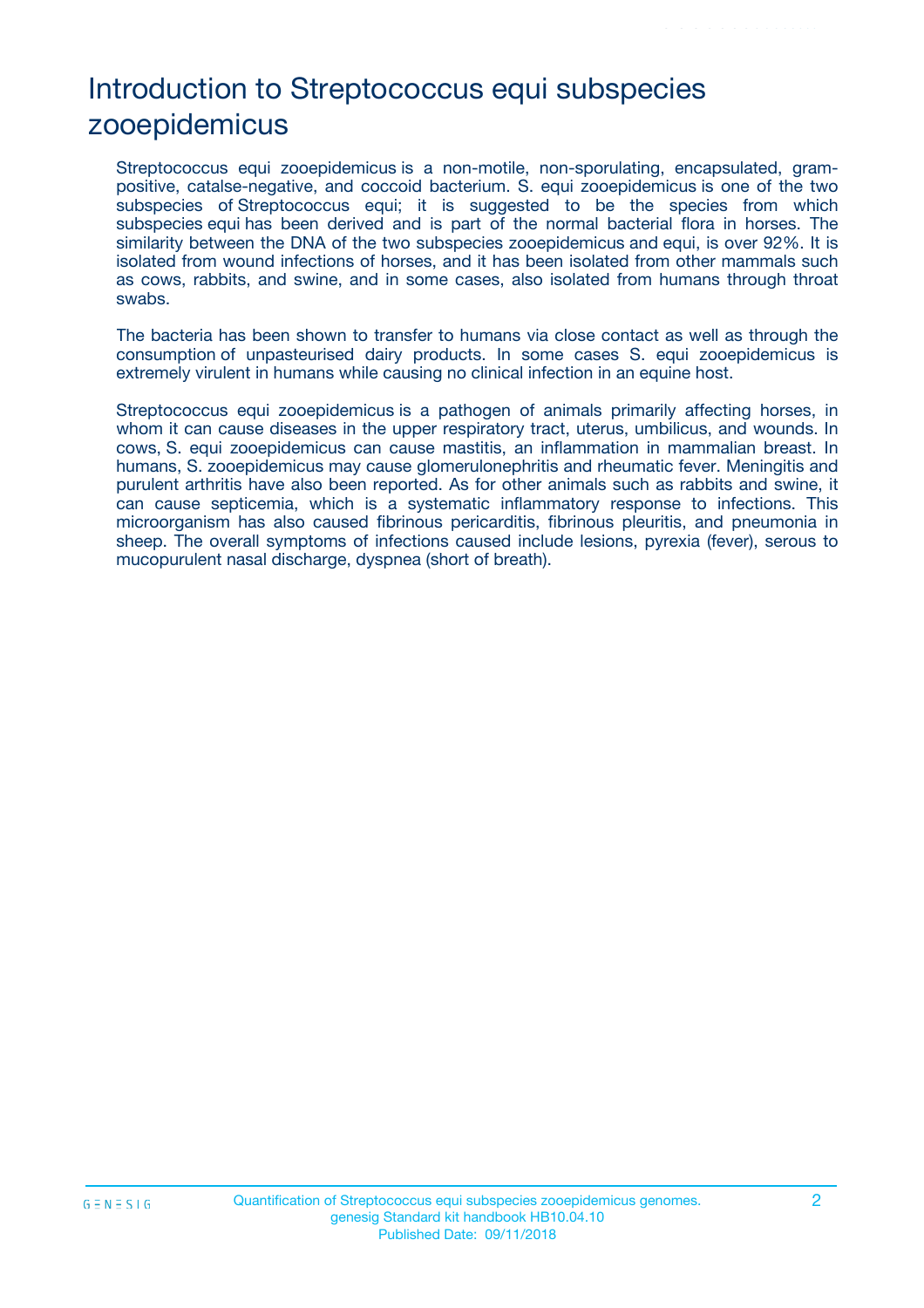# **Specificity**

The Primerdesign genesig Kit for Streptococcus equi subspecies zooepidemicus (S.equizooepidemicus) genomes is designed for the in vitro quantification of S.equi-zooepidemicus genomes. The kit is designed to have a broad detection profile. Specifically, the primers represent 100% homology with over 95% of the NCBI database reference sequences available at the time of design.

The dynamics of genetic variation means that new sequence information may become available after the initial design. Primerdesign periodically reviews the detection profiles of our kits and when required releases new versions.

If you require further information, or have a specific question about the detection profile of this kit then please send an e.mail to enquiry@primerdesign.co.uk and our bioinformatics team will answer your question.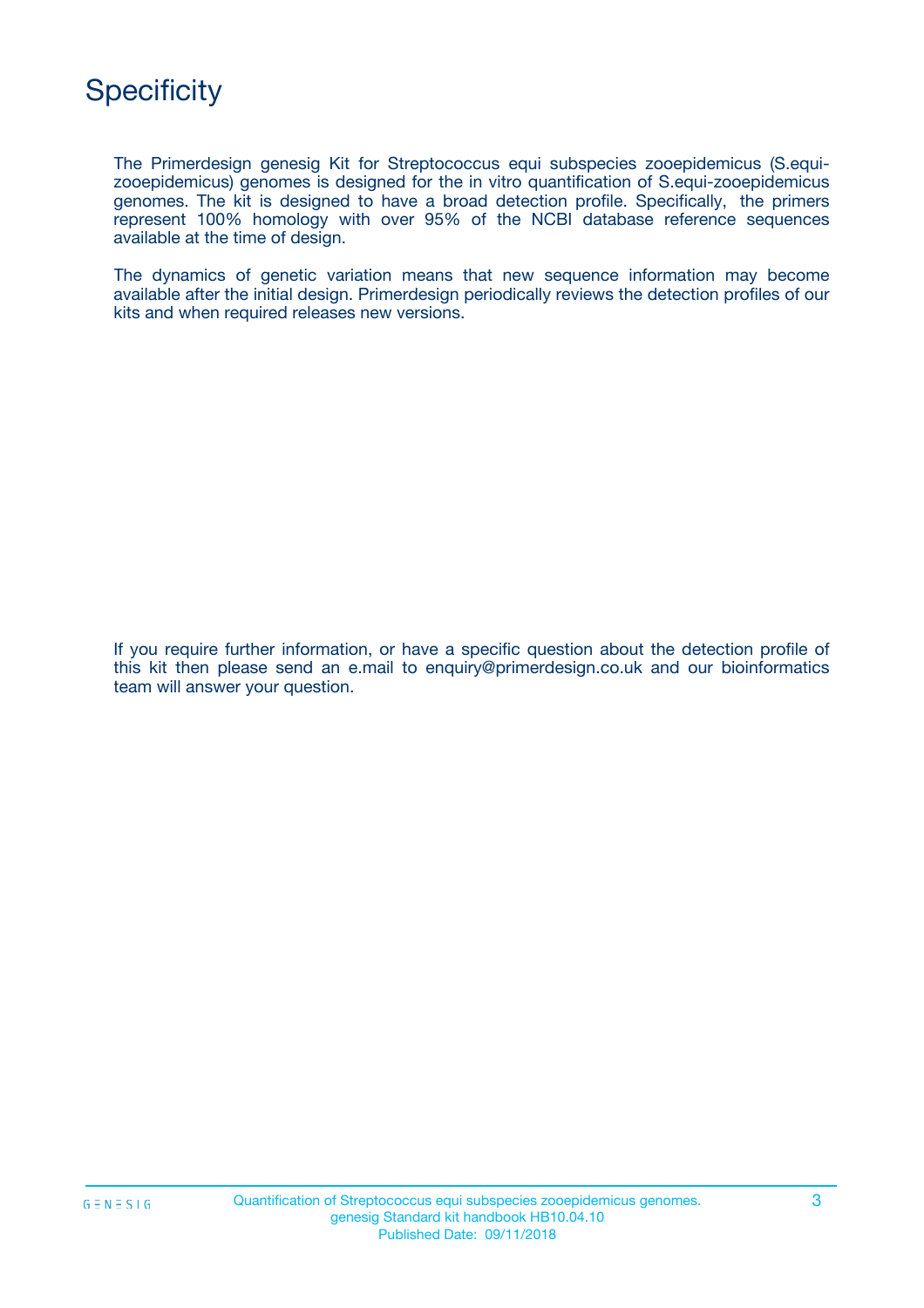# Kit contents

- **S.equi-zooepidemicus specific primer/probe mix (150 reactions BROWN)** FAM labelled
- **S.equi-zooepidemicus positive control template (for Standard curve RED)**
- **RNase/DNase free water (WHITE)** for resuspension of primer/probe mixes
- **Template preparation buffer (YELLOW)** for resuspension of positive control template and standard curve preparation

# Reagents and equipment to be supplied by the user

#### **Real-time PCR Instrument**

#### **Extraction kit**

This kit is recommended for use with genesig Easy DNA/RNA extraction kit. However, it is designed to work well with all processes that yield high quality RNA and DNA with minimal PCR inhibitors.

#### **oasig**TM **lyophilised or Precision**®**PLUS 2X qPCR Master Mix**

This kit is intended for use with oasig or PrecisionPLUS2X qPCR Master Mix.

**Pipettors and Tips**

**Vortex and centrifuge**

**Thin walled 1.5 ml PCR reaction tubes**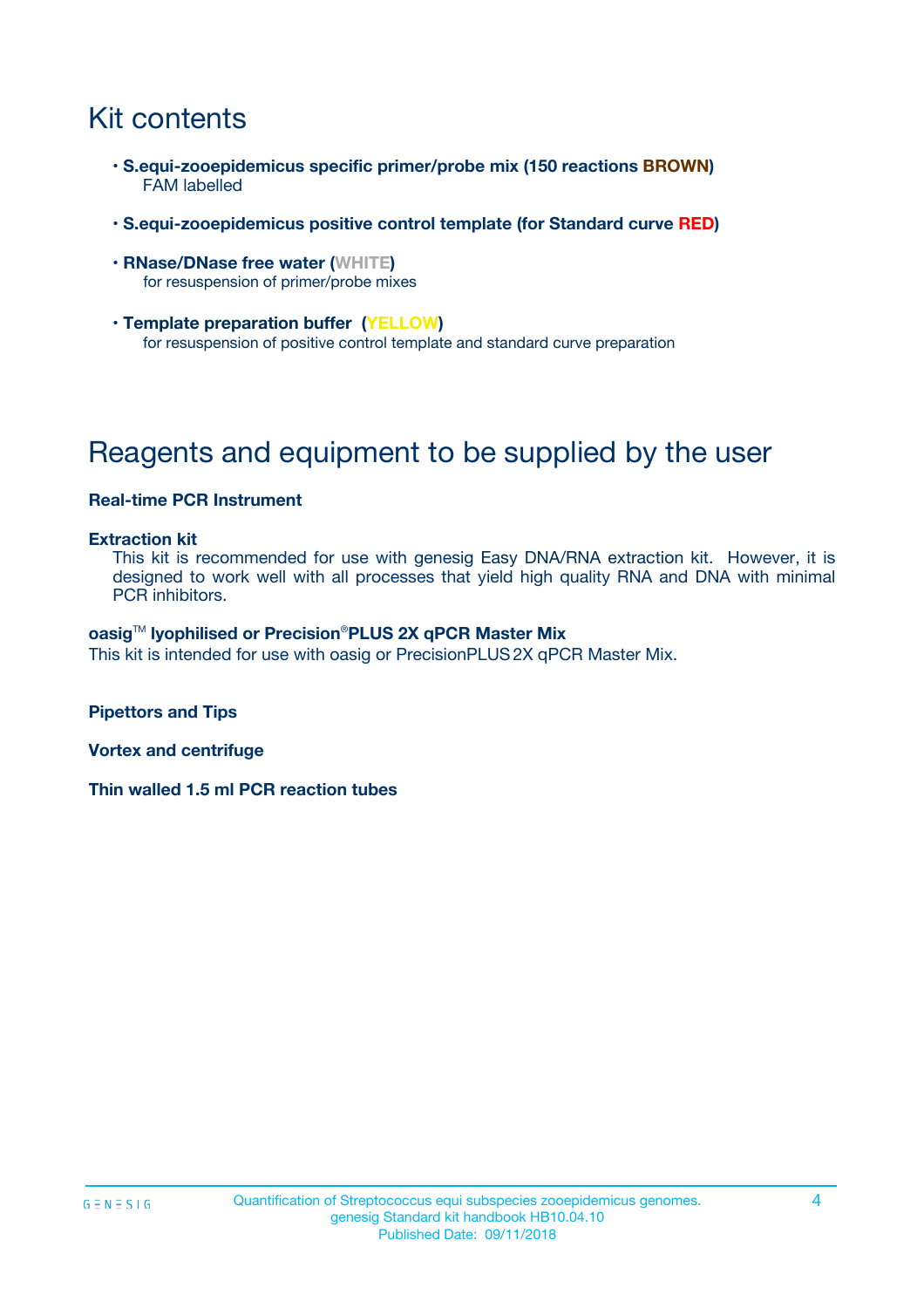### Kit storage and stability

This kit is stable at room temperature but should be stored at -20ºC on arrival. Once the lyophilised components have been resuspended they should not be exposed to temperatures above -20°C for longer than 30 minutes at a time and unnecessary repeated freeze/thawing should be avoided. The kit is stable for six months from the date of resuspension under these circumstances.

If a standard curve dilution series is prepared this can be stored frozen for an extended period. If you see any degradation in this serial dilution a fresh standard curve can be prepared from the positive control.

Primerdesign does not recommend using the kit after the expiry date stated on the pack.

### Suitable sample material

All kinds of sample material suited for PCR amplification can be used. Please ensure the samples are suitable in terms of purity, concentration, and DNA integrity. Always run at least one negative control with the samples. To prepare a negative-control, replace the template DNA sample with RNase/DNase free water.

### Dynamic range of test

Under optimal PCR conditions genesig S.equi-zooepidemicus detection kits have very high priming efficiencies of >95% and can detect less than 100 copies of target template.

### Notices and disclaimers

This product is developed, designed and sold for research purposes only. It is not intended for human diagnostic or drug purposes or to be administered to humans unless clearly expressed for that purpose by the Food and Drug Administration in the USA or the appropriate regulatory authorities in the country of use. During the warranty period Primerdesign genesig detection kits allow precise and reproducible data recovery combined with excellent sensitivity. For data obtained by violation to the general GLP guidelines and the manufacturer's recommendations the right to claim under guarantee is expired. PCR is a proprietary technology covered by several US and foreign patents. These patents are owned by Roche Molecular Systems Inc. and have been sub-licensed by PE Corporation in certain fields. Depending on your specific application you may need a license from Roche or PE to practice PCR. Additional information on purchasing licenses to practice the PCR process may be obtained by contacting the Director of Licensing at Roche Molecular Systems, 1145 Atlantic Avenue, Alameda, CA 94501 or Applied Biosystems business group of the Applera Corporation, 850 Lincoln Centre Drive, Foster City, CA 94404. In addition, the 5' nuclease assay and other homogeneous amplification methods used in connection with the PCR process may be covered by U.S. Patents 5,210,015 and 5,487,972, owned by Roche Molecular Systems, Inc, and by U.S. Patent 5,538,848, owned by The Perkin-Elmer Corporation.

### Trademarks

Primerdesign™ is a trademark of Primerdesign Ltd.

genesig $^\circledR$  is a registered trademark of Primerdesign Ltd.

The PCR process is covered by US Patents 4,683,195, and 4,683,202 and foreign equivalents owned by Hoffmann-La Roche AG. BI, ABI PRISM® GeneAmp® and MicroAmp® are registered trademarks of the Applera Genomics (Applied Biosystems Corporation). BIOMEK® is a registered trademark of Beckman Instruments, Inc.; iCycler™ is a registered trademark of Bio-Rad Laboratories, Rotor-Gene is a trademark of Corbett Research. LightCycler™ is a registered trademark of the Idaho Technology Inc. GeneAmp®, TaqMan® and AmpliTaqGold® are registered trademarks of Roche Molecular Systems, Inc., The purchase of the Primerdesign reagents cannot be construed as an authorization or implicit license to practice PCR under any patents held by Hoffmann-LaRoche Inc.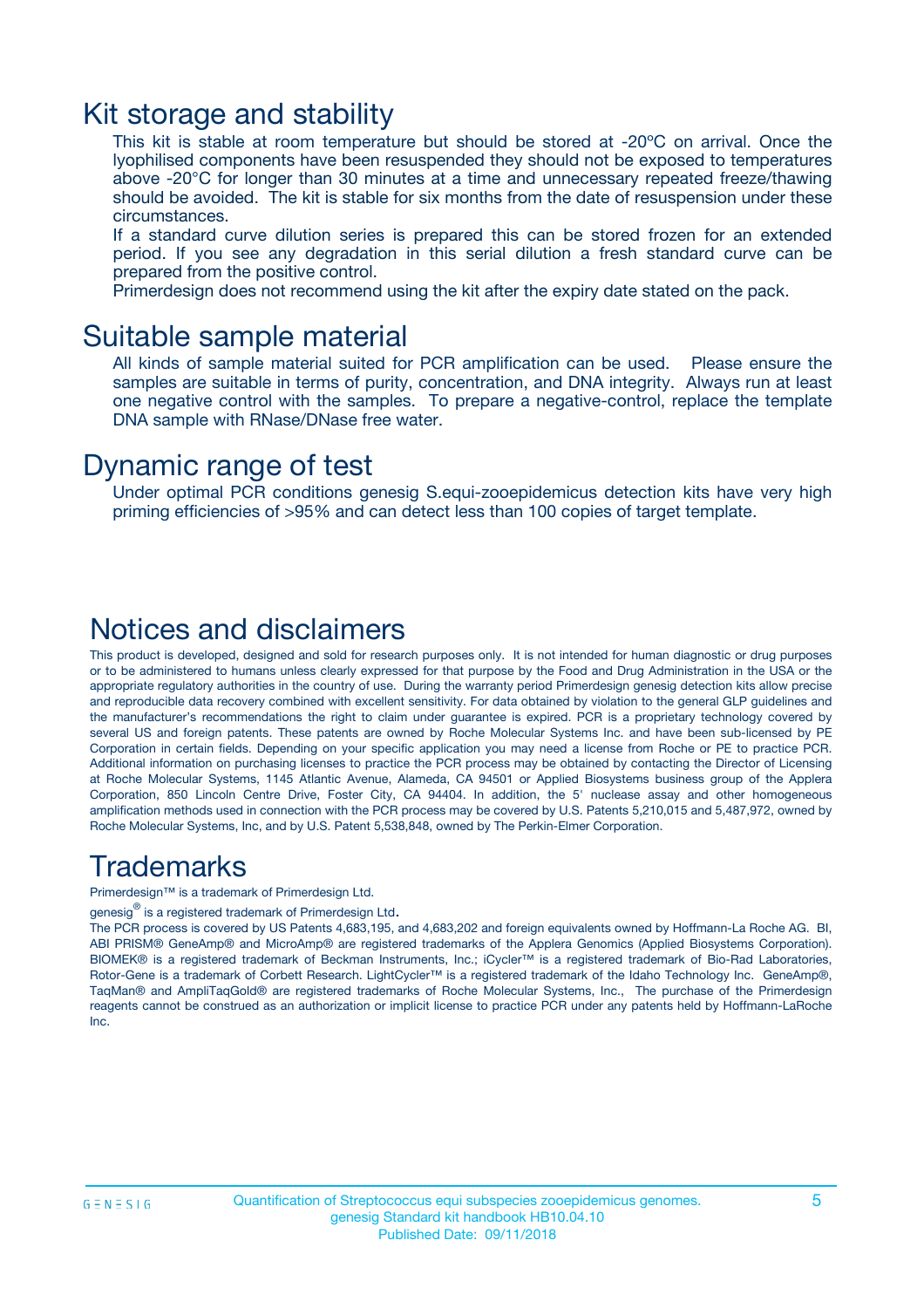### Principles of the test

#### **Real-time PCR**

A S.equi-zooepidemicus specific primer and probe mix is provided and this can be detected through the FAM channel.

The primer and probe mix provided exploits the so-called TaqMan® principle. During PCR amplification, forward and reverse primers hybridize to the S.equi-zooepidemicus DNA. A fluorogenic probe is included in the same reaction mixture which consists of a DNA probe labeled with a 5`-dye and a 3`-quencher. During PCR amplification, the probe is cleaved and the reporter dye and quencher are separated. The resulting increase in fluorescence can be detected on a range of qPCR platforms.

#### **Positive control**

For copy number determination and as a positive control for the PCR set up, the kit contains a positive control template. This can be used to generate a standard curve of S.equizooepidemicus copy number / Cq value. Alternatively the positive control can be used at a single dilution where full quantitative analysis of the samples is not required. Each time the kit is used, at least one positive control reaction must be included in the run. A positive result indicates that the primers and probes for detecting the target S.equi-zooepidemicus gene worked properly in that particular experimental scenario. If a negative result is obtained the test results are invalid and must be repeated. Care should be taken to ensure that the positive control does not contaminate any other kit component which would lead to falsepositive results. This can be achieved by handling this component in a Post PCR environment. Care should also be taken to avoid cross-contamination of other samples when adding the positive control to the run. This can be avoided by sealing all other samples and negative controls before pipetting the positive control into the positive control well.

#### **Negative control**

To validate any positive findings a negative control reaction should be included every time the kit is used. For this reaction the RNase/DNase free water should be used instead of template. A negative result indicates that the reagents have not become contaminated while setting up the run.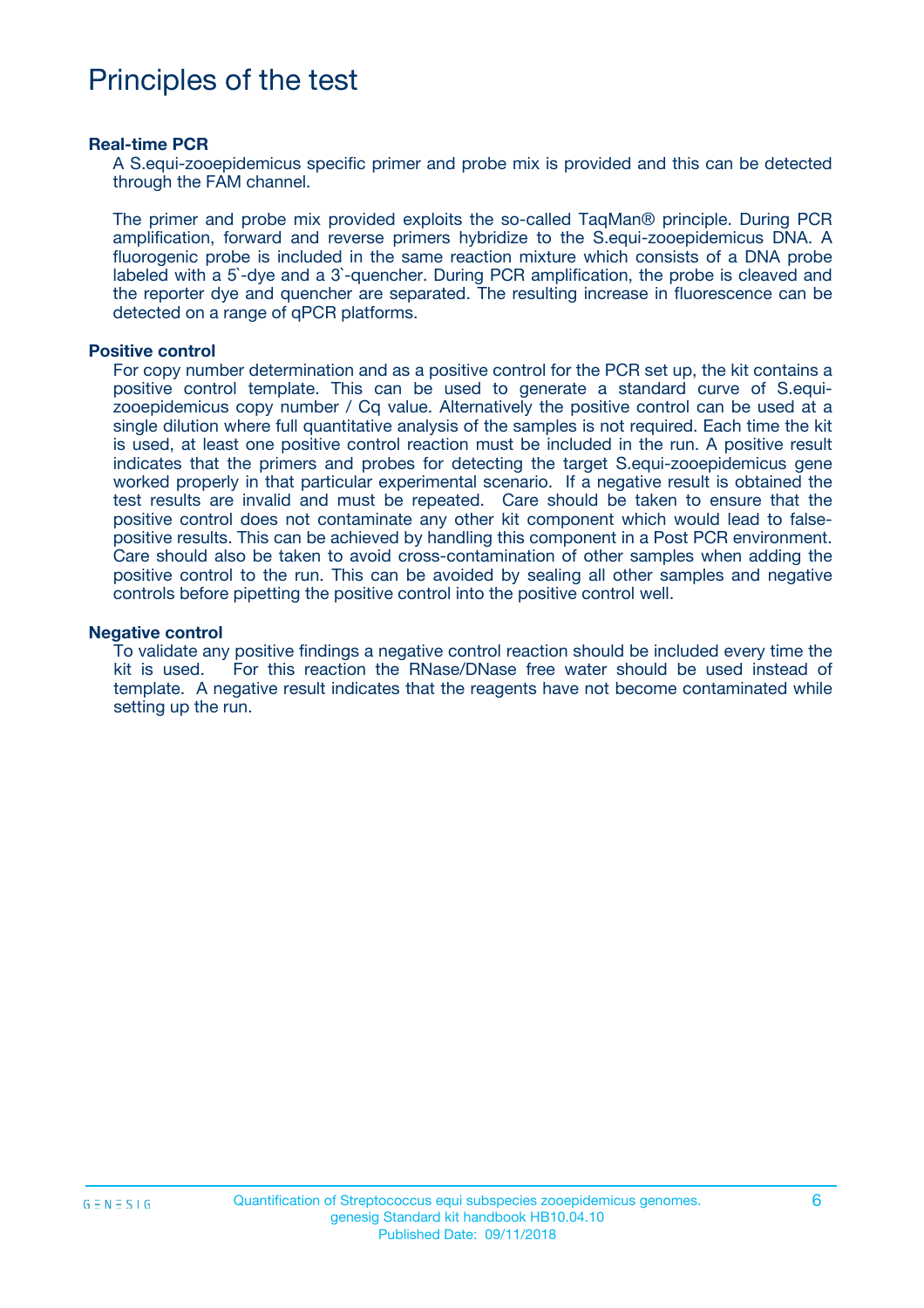### Resuspension protocol

To minimize the risk of contamination with foreign DNA, we recommend that all pipetting be performed in a PCR clean environment. Ideally this would be a designated PCR lab or PCR cabinet. Filter tips are recommended for all pipetting steps.

#### **1. Pulse-spin each tube in a centrifuge before opening.**

This will ensure lyophilised primer and probe mix is in the base of the tube and is not spilt upon opening the tube.

**2. Resuspend the kit components in the RNase/DNase free water supplied, according to the table below.**

To ensure complete resuspension, vortex each tube thoroughly.

| Component - resuspend in water                | <b>Nolume</b> |
|-----------------------------------------------|---------------|
| <b>Pre-PCR pack</b>                           |               |
| S.equi-zooepidemicus primer/probe mix (BROWN) | 165 ul        |

#### **3. Resuspend the positive control template in the template preparation buffer supplied, according to the table below:**

To ensure complete resuspension, vortex the tube thoroughly.

| Component - resuspend in template preparation buffer   | Volume |
|--------------------------------------------------------|--------|
| <b>Post-PCR heat-sealed foil</b>                       |        |
| S.equi-zooepidemicus Positive Control Template (RED) * | 500 µl |

\* This component contains high copy number template and is a VERY significant contamination risk. It must be opened and handled in a separate laboratory environment, away from the other components.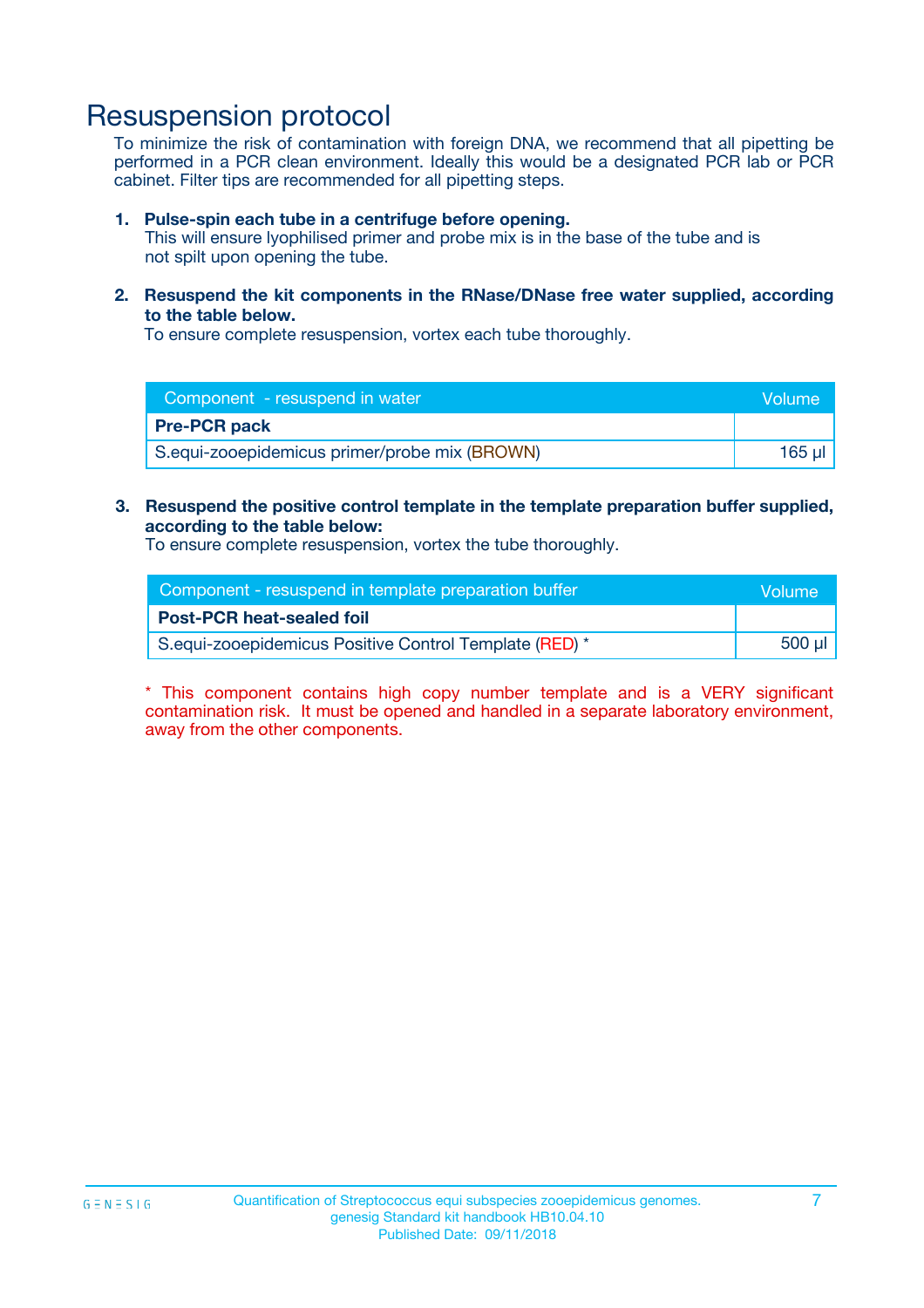# qPCR detection protocol

**1. For each DNA sample prepare a reaction mix according to the table below:** Include sufficient reactions for positive and negative controls.

| Component                                     | Volume   |
|-----------------------------------------------|----------|
| oasig or PrecisionPLUS 2X qPCR Master Mix     | $10 \mu$ |
| S.equi-zooepidemicus primer/probe mix (BROWN) | 1 µl     |
| <b>RNase/DNase free water (WHITE)</b>         | $4 \mu$  |
| <b>Final Volume</b>                           | 15 ul    |

- **2. Pipette 15µl of this mix into each well according to your qPCR experimental plate set up.**
- **3. Prepare DNA templates for each of your samples.**
- **4. Pipette 5µl of DNA template into each well, according to your experimental plate set up.**

For negative control wells use 5µl of RNase/DNase free water. The final volume in each well is 20µl.

**5. If a standard curve is included for quantitative analysis, prepare a reaction mix according to the table below:**

| Component                                     | Volume   |
|-----------------------------------------------|----------|
| oasig or PrecisionPLUS 2X qPCR Master Mix     | 10 µl    |
| S.equi-zooepidemicus primer/probe mix (BROWN) | 1 µI     |
| <b>RNase/DNase free water (WHITE)</b>         | $4 \mu$  |
| <b>Final Volume</b>                           | $15 \mu$ |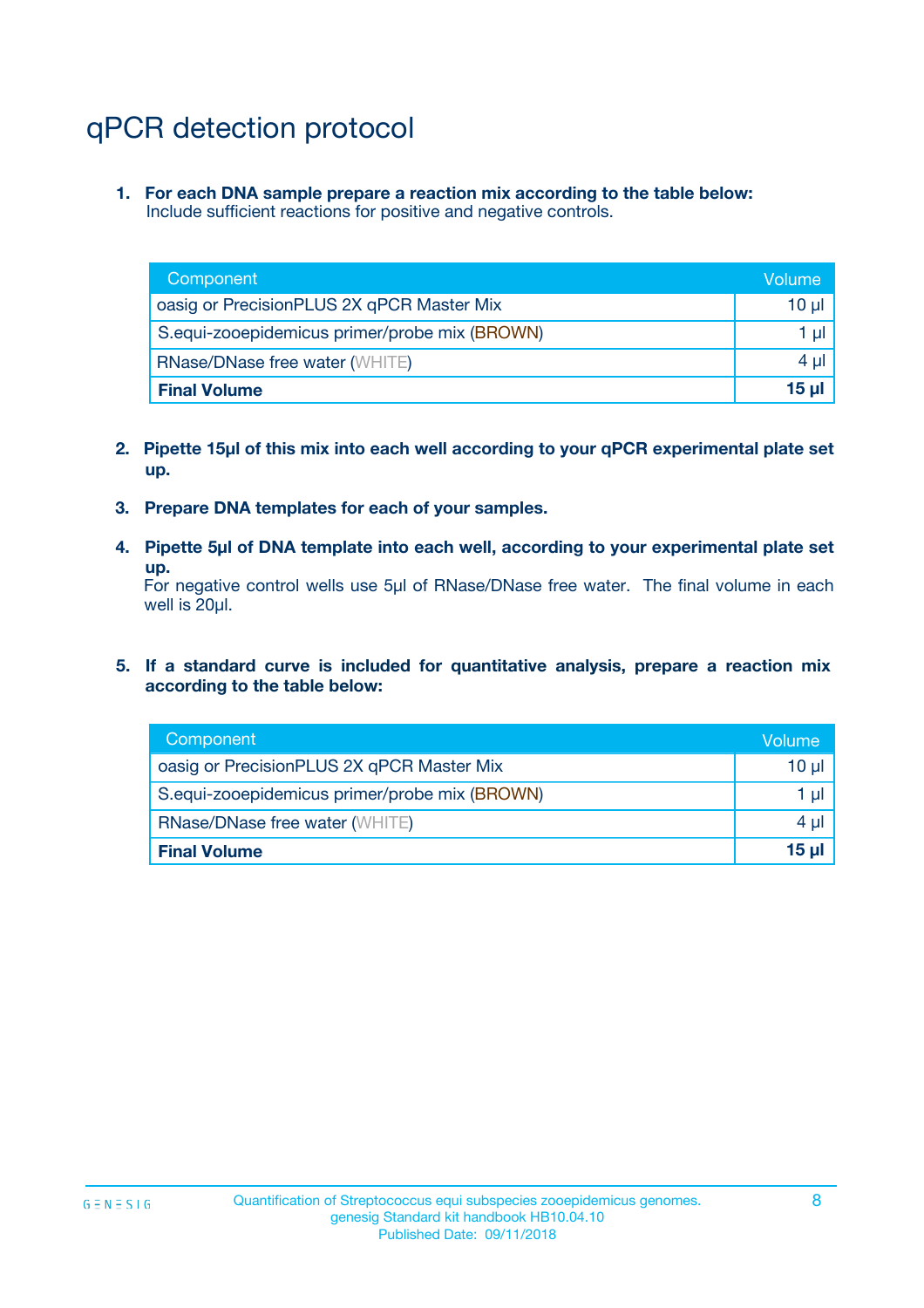### **6. Preparation of a standard curve dilution series.**

- 1) Pipette 90µl of template preparation buffer into 5 tubes and label 2-6
- 2) Pipette 10µl of Positive Control Template (RED) into tube 2
- 3) Vortex thoroughly
- 4) Change pipette tip and pipette 10µl from tube 2 into tube 3
- 5) Vortex thoroughly

Repeat steps 4 and 5 to complete the dilution series

| <b>Standard Curve</b>         | <b>Copy Number</b>     |
|-------------------------------|------------------------|
| Tube 1 Positive control (RED) | $2 \times 10^5$ per µl |
| Tube 2                        | $2 \times 10^4$ per µl |
| Tube 3                        | $2 \times 10^3$ per µl |
| Tube 4                        | $2 \times 10^2$ per µl |
| Tube 5                        | 20 per µl              |
| Tube 6                        | $2$ per $\mu$          |

7. Pipette 5µl of standard template into each well for the standard curve according to your experimental plate set up.

The final volume in each well is 20µl.

# qPCR amplification protocol

Amplification conditions using oasig or PrecisionPLUS2X qPCR Master Mix.

| <b>Step</b> |                   | <b>Time</b>     | Temp    |
|-------------|-------------------|-----------------|---------|
|             | Enzyme activation | 2 min           | 95 °C   |
| Cycling x50 | Denaturation      | 10 <sub>s</sub> | 95 $°C$ |
|             | DATA COLLECTION * | 60 s            | 60 °C   |

\* Fluorogenic data should be collected during this step through the FAM channel